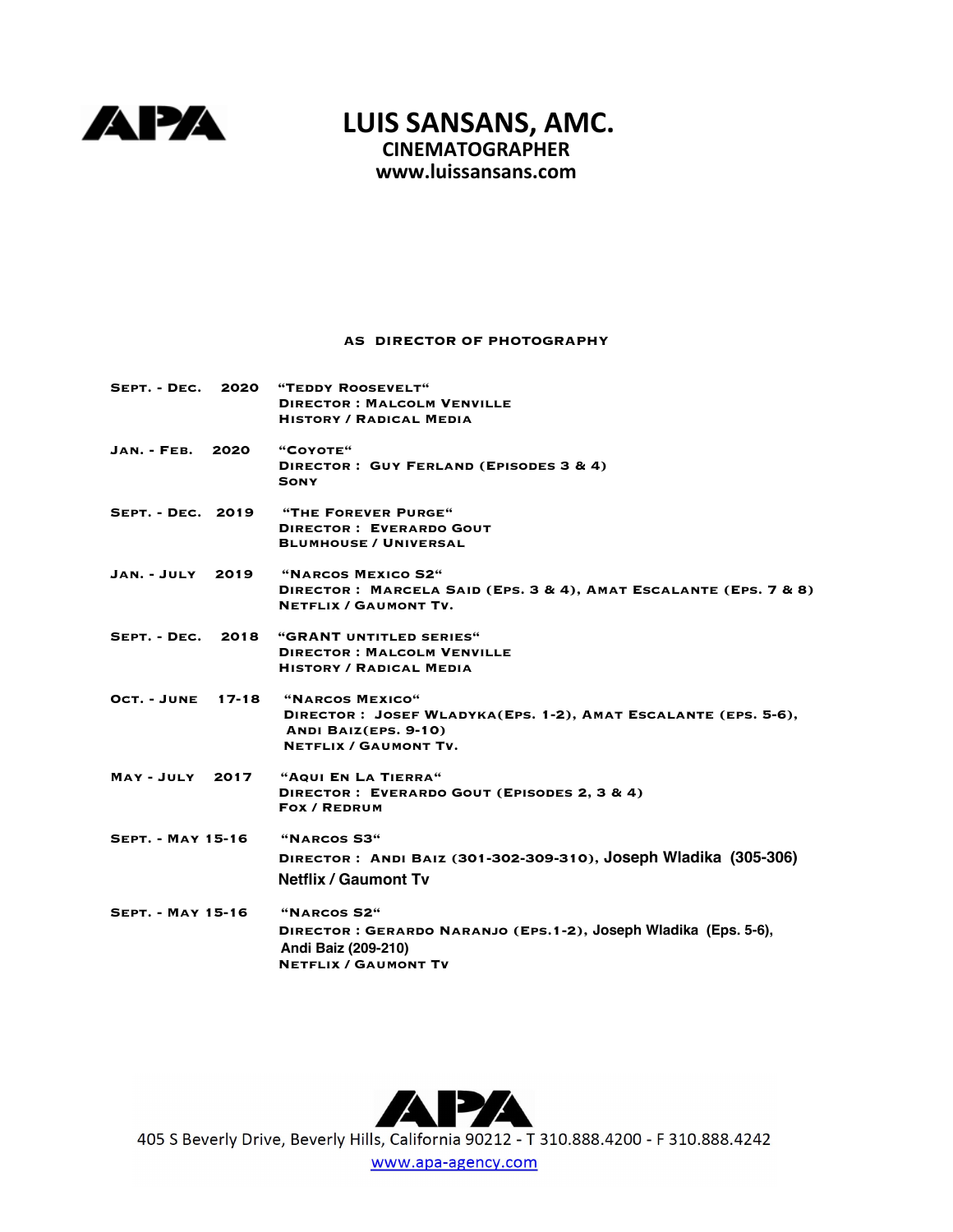| <b>MAY - JUL. 15</b>   | "THE BELKO EXPERIMENT"<br><b>DIRECTOR: GREG MCLEAN</b><br>MGM                                                                          |
|------------------------|----------------------------------------------------------------------------------------------------------------------------------------|
| <b>MAY - AUG. 14</b>   | "TEXAS RISING"<br><b>DIRECTOR: ROLAND JOFFE</b><br><b>DOP.: ARTHUR REINHART</b><br>2ND UNIT DOP.<br><b>HISTORY CHANNEL / THINK BIG</b> |
| <b>OCT.- DIC. 13</b>   | "CAPTIVE"<br><b>DIRECTOR: JERRY JAMESON</b><br><b>ITACA PRODUCCIONES</b>                                                               |
| FEB.- JUNE 13          | "PARADISE LOST"<br><b>DIRECTOR: ANDREA DI STEFANO</b><br><b>PATHE / CHAPTER 2 / ORANGE</b>                                             |
| <b>OCT.- DIC. 09</b>   | "LA BRUJULA LA LLEVA EL MUERTO"<br><b>DIRECTOR: ARTURO PONS</b><br><b>ARTEMECANICA</b>                                                 |
| <b>JUL.-OCT. 09</b>    | "DIAS DE GRACIA"<br><b>DIRECTOR: EVERARDO GOUT</b><br><b>DIAS DE GRACIA PRODUCCIONES</b>                                               |
| APRIL-MAY. 08          | " LOS SIMULADORES"<br><b>DIRECTOR: ALVARO CURIEL, JAVIER SOLAR</b><br><b>SONY</b>                                                      |
| FEB.- MARCH. 08        | "2033"<br><b>DIRECTOR: FRANCISCO LARESGOITI</b><br>LA CASA DE CINE                                                                     |
| <b>OCT.- DIC. 07</b>   | $"$ AMAR $"$<br><b>DIRECTOR: JORGE RAMIREZ SUAREZ</b><br><b>BEANCA FILMS</b>                                                           |
| <b>AUG. - OCT 05</b>   | " CARNAVAL DE SODOMA "<br><b>DIRECTOR: ARTURO RIPSTEIN</b><br><b>MORENA FILMS / PRODUCCIONES AMARANTA / TVE</b>                        |
| <b>DEC.03 - FEB.04</b> | " CONEJO EN LA LUNA "<br><b>DIRECTOR: JORGE RAMIREZ SUAREZ.</b><br><b>BEANCA FILMS.</b>                                                |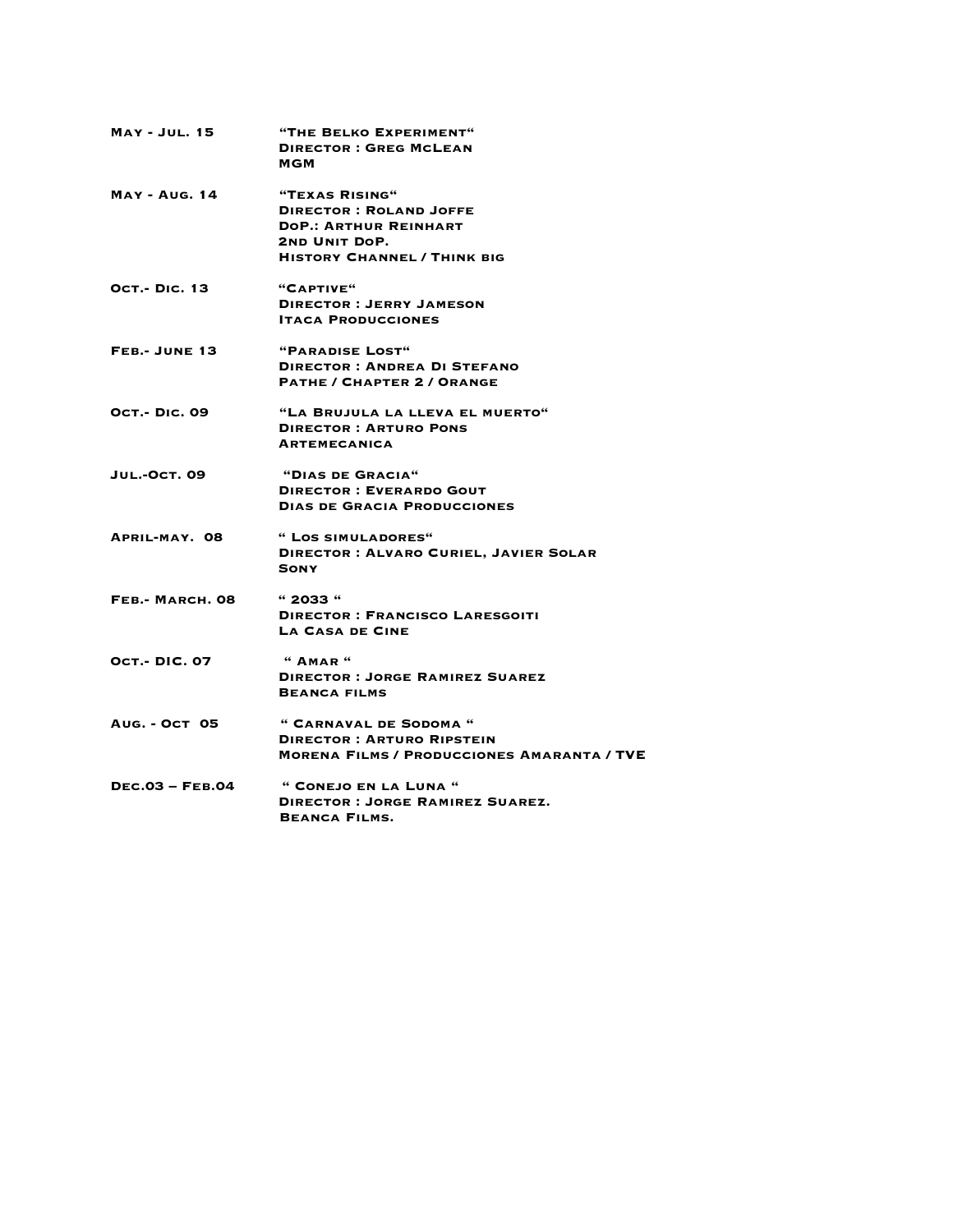## **AS STEADICAM OR CAMERA OPERATOR.**

| <b>NOV.-DEC. 2015</b>  | "SPECTRE"                                              |
|------------------------|--------------------------------------------------------|
|                        | <b>DIRECTOR: SAM MENDES</b>                            |
|                        | <b>DOP.: HOYTE VAN HOYTEMA</b>                         |
|                        | <b>CAMERA OPERATOR (MEXICO UNIT)</b>                   |
| NOV.-DEC. 11           | "ELYSIUM"                                              |
|                        | <b>DIRECTOR: NEILL BLOMKAMP</b>                        |
|                        | <b>DOP.: TRENT OPALOCH</b>                             |
|                        | "B" CAMERA OP                                          |
| FEB-APRIL. 11          | "LA VIDA PRECOZ Y BREVE DE SABINA RIVAS"               |
|                        | <b>DIRECTOR: LUIS MANDOKI</b>                          |
|                        | <b>DOP.: DAMIAN GARCIA</b>                             |
|                        | CAMERA OP./ STEADICAM OPERATOR / 2ND UNIT DOP          |
|                        | CHURCHILL TOLEDO PROD.                                 |
| <b>MARCH - JUN. 10</b> | "HOW I SPENT MY SUMMER VACATION"                       |
|                        | <b>DIRECTOR: ADRIAN GRUNBERG</b>                       |
|                        | <b>DOP.: BENOIT DEBBIE</b>                             |
|                        | A CAMERA OP. / STEADICAM OPERATOR                      |
|                        | ICON                                                   |
| <b>JAN.- FEB 08</b>    | " DRAGON BALL "                                        |
|                        | DIRECTOR : JAMES WONG.                                 |
|                        | DOP.: STEVE MCMAHHAN.                                  |
|                        | <b>20TH CENTURY FOX</b>                                |
|                        | <b>STEADICAM OPERATOR.</b>                             |
| <b>Nov. - DEC. 06</b>  | " Los Justos "                                         |
|                        | DIRECTOR: MANUEL CARBALLO.                             |
|                        | <b>DOP.: JAVIER SALMONES.</b>                          |
|                        | <b>LEMON FILMS</b>                                     |
|                        | <b>STEADICAM OPERATOR.</b>                             |
| <b>AUG. 06</b>         | " VANTAGE POINT "                                      |
|                        | <b>DIRECTOR: PETE TRAVIS.</b>                          |
|                        | DOP.: AMIR M. MOKRI                                    |
|                        | A CAMERA / STEADICAM OPERATOR. (2ND UNIT).             |
| <b>JUNE. - AUG. 06</b> | " RESIDENT EVIL : EXTINCTION "                         |
|                        | <b>DIRECTOR: RUSSELL MULCAHY.</b>                      |
|                        | <b>DOP.: DAVID JOHNSON.</b>                            |
|                        | B CAMERA & STEADICAM OPERATOR. (2 <sup>ND</sup> UNIT). |
| FEB. - MARCH 05        | $"$ KM. 31 $"$                                         |
|                        | DIRECTOR: RIGOBERTO CASTAÑEDA.                         |
|                        | <b>DOP.: ALEJANDRO MARTINEZ.</b>                       |
|                        | LEMON FILMS.                                           |
|                        | <b>STEADICAM OPERATOR.</b>                             |
| $JULTY - NOV. O4$      | " THE LEGEND OF ZORRO "                                |
|                        | <b>DIRECTOR: MARTIN CAMPBELL.</b>                      |
|                        | DOP.: PHIL MEHEUX.                                     |
|                        | <b>SONY PICTURES.</b>                                  |
|                        | B CAMERA OPERATOR (2ND UNIT).                          |